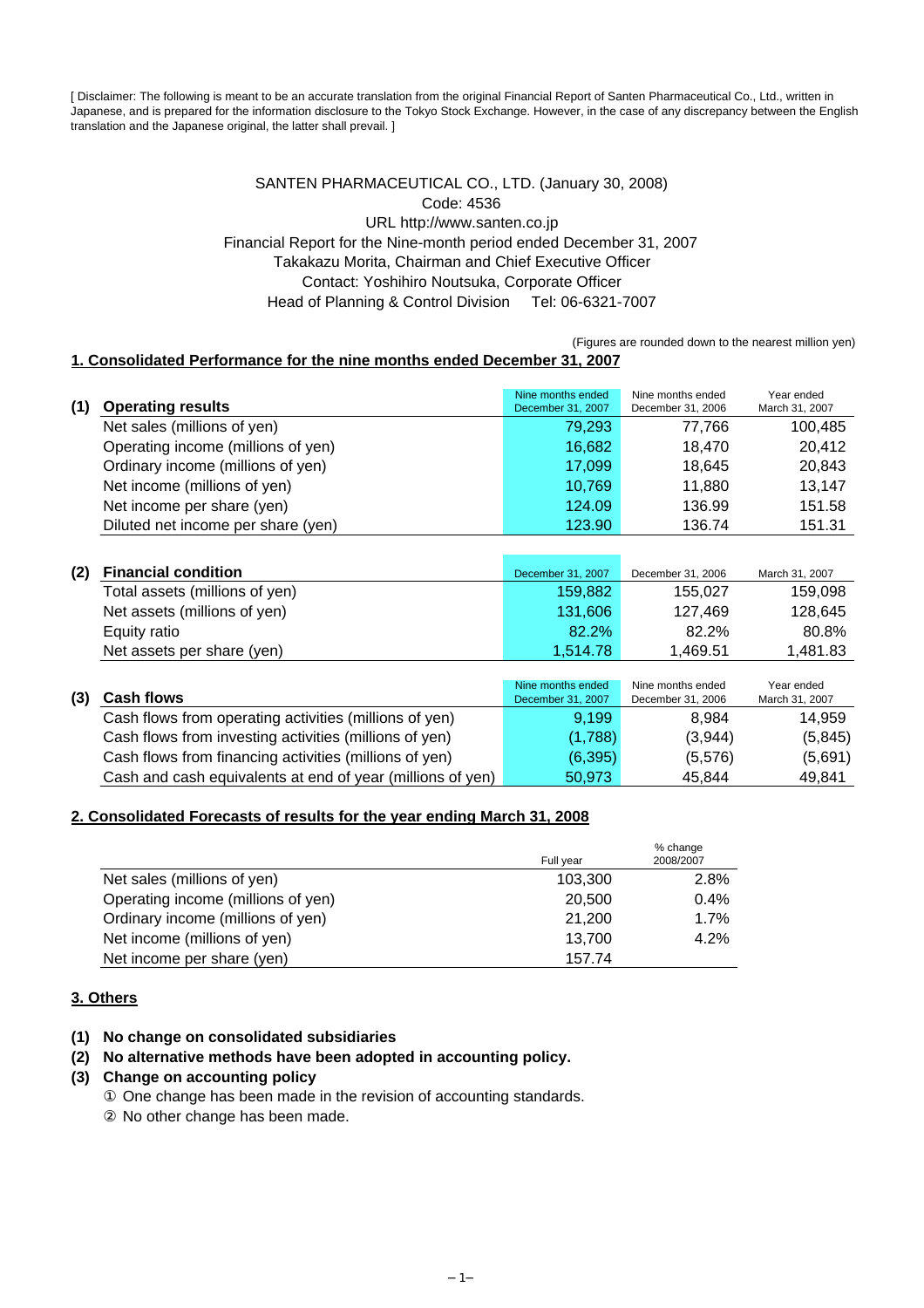### **(Reference)**

### **1. Non-consolidated Performance for the nine months ended December 31, 2007**

| (1) | <b>Operating results</b>           | Nine months ended<br>December 31, 2007 | Nine months ended<br>December 31, 2006 | Year ended<br>March 31, 2007 |
|-----|------------------------------------|----------------------------------------|----------------------------------------|------------------------------|
|     | Net sales (millions of yen)        | 72,301                                 | 71.451                                 | 91,770                       |
|     | Operating income (millions of yen) | 16,737                                 | 18.054                                 | 20,067                       |
|     | Ordinary income (millions of yen)  | 17.457                                 | 18,675                                 | 20,926                       |
|     | Net income (millions of yen)       | 7,952                                  | 11.903                                 | 13,381                       |
|     | Net income per share (yen)         | 91.63                                  | 137.26                                 | 154.28                       |
|     | Diluted net income per share (yen) | 91.48                                  | 137.01                                 | 154.00                       |

| (2) Financial condition        | December 31, 2007 | December 31, 2006 | March 31, 2007 |
|--------------------------------|-------------------|-------------------|----------------|
| Total assets (millions of yen) | 158,636           | 157.582           | 161.134        |
| Net assets (millions of yen)   | 132.479           | 131.443           | 132.619        |
| Equity ratio                   | 83.4%             | 83.4%             | 82.3%          |
| Net assets per share (yen)     | 1.524.84          | 1.515.32          | 1,527.63       |

### **2. Non-consolidated Forecasts of results for the year ending March 31, 2008**

|                                    | Full year | % change<br>2008/2007 |
|------------------------------------|-----------|-----------------------|
| Net sales (millions of yen)        | 94.200    | 2.6%                  |
| Operating income (millions of yen) | 19,900    | $(0.8\%)$             |
| Ordinary income (millions of yen)  | 20,700    | $(1.1\%)$             |
| Net income (millions of yen)       | 9.900     | $(26.0\%)$            |
| Net income per share (yen)         | 113.99    |                       |

### **(Caution)**

Forecasts in this report are based on the currently available information. Actual results may differ materially depending on a number of factors including adverse economic conditions, delays in new products launch, currency exchange rate, legislative and regulatory developments.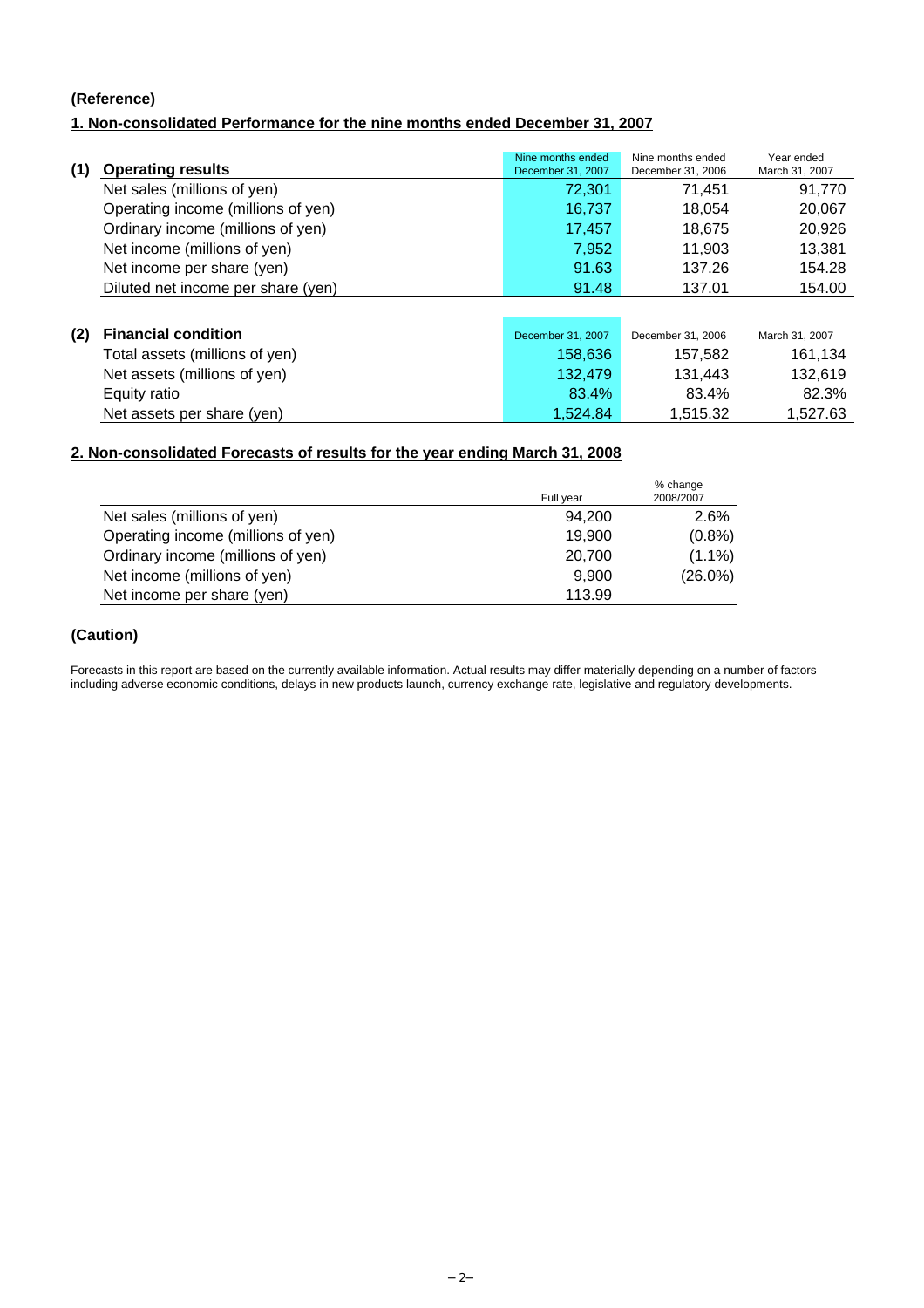### **Quarterly consolidated balance sheets**

|                                        | March 31, 2007<br>December 31, 2007 |                         |                       | (Millions of yen)<br>Increase and decrease<br>December 31, 2006 |                             |                             |                              |                         |
|----------------------------------------|-------------------------------------|-------------------------|-----------------------|-----------------------------------------------------------------|-----------------------------|-----------------------------|------------------------------|-------------------------|
|                                        | Amount                              | Composition             | Amount                | Composition                                                     | Amount                      | % Change<br>2007.12/2007.03 | Amount                       | Composition             |
|                                        |                                     |                         | <b>Assets</b>         |                                                                 |                             |                             |                              |                         |
| <b>Current assets</b>                  | 100,820                             | 63.4 %                  | 103,763               | 64.9 %                                                          | 2,943                       | 2.9%                        | 96,537                       | 62.3 %                  |
| <b>Cash and deposits</b>               | 34,295                              |                         | 35,824                |                                                                 | 1,529                       |                             | 29,626                       |                         |
| Notes and accounts receivable          | 35,034                              |                         | 37,957                |                                                                 | 2,923                       |                             | 37,953                       |                         |
| -trade<br><b>Marketable securities</b> | 16,914                              |                         | 15,413                |                                                                 | (1,501)                     |                             | 16,914                       |                         |
| <b>Inventories</b>                     | 10,357                              |                         | 10,952                |                                                                 | 595                         |                             | 8,790                        |                         |
| Deferred tax assets                    | 1,625                               |                         | 965                   |                                                                 | (660)                       |                             | 909                          |                         |
| Other current assets                   | 2,593                               |                         | 2,651                 |                                                                 | 58                          |                             | 2,345                        |                         |
| Allowance for doubtful receivables     | (0)                                 |                         | (0)                   |                                                                 | 0                           |                             | (1)                          |                         |
|                                        |                                     |                         |                       |                                                                 |                             |                             |                              |                         |
| <b>Fixed assets</b>                    | 58,228                              | 36.6                    | 55,881                | 35.0                                                            | (2, 347)                    | (4.0)                       | 58,458                       | 37.7                    |
| Tangible assets                        | 30,485)<br>(                        | $\overline{ }$<br>19.2) | 30,597)<br>$\epsilon$ | 19.2)<br>$\epsilon$                                             | $\overline{ }$<br>112)      | $\overline{ }$<br>0.4)      | $30,269$ )<br>$\overline{ }$ | $\overline{ }$<br>19.5) |
| <b>Buildings and structures</b>        | 16,063                              |                         | 15,376                |                                                                 | (687)                       |                             | 16,270                       |                         |
| Machinery, equipment and vehicles      | 1,817                               |                         | 2,133                 |                                                                 | 316                         |                             | 1,880                        |                         |
| Land                                   | 8,842                               |                         | 8,838                 |                                                                 | (4)                         |                             | 8,843                        |                         |
| <b>Construction in progress</b>        | 1,806                               |                         | 2,539                 |                                                                 | 733                         |                             | 1,354                        |                         |
| Other tangibles                        | 1,955                               |                         | 1,708                 |                                                                 | (247)                       |                             | 1,920                        |                         |
|                                        |                                     |                         |                       |                                                                 |                             |                             |                              |                         |
| Intangible assets                      | 2,771)<br>$\overline{\phantom{a}}$  | $\overline{ }$<br>1.7)  | 2,426)<br>$\epsilon$  | $\left($<br>$1.5$ )                                             | $(345)$ )<br>$\overline{ }$ | $(12.5)$ )<br>(             | 2,596)<br>$\overline{ }$     | 1.7)<br>$\overline{ }$  |
| Goodwill                               | 385                                 |                         | 342                   |                                                                 | (43)                        |                             | 479                          |                         |
| <b>Software</b>                        | 1,660                               |                         | 1,720                 |                                                                 | 60                          |                             | 877                          |                         |
| Other intangibles                      | 726                                 |                         | 363                   |                                                                 | (363)                       |                             | 1,239                        |                         |
|                                        |                                     |                         |                       |                                                                 |                             |                             |                              |                         |
| <b>Investments and other assets</b>    | $(24,971)$ (                        |                         | 15.7 )   ( 22,857 )   | $(14.3)$ $(2,114)$                                              |                             | $(8.5)$ )<br>$\sqrt{2}$     | (25,593)                     | 16.5 )<br>I (           |
| <b>Investment securities</b>           | 21,019                              |                         | 18,913                |                                                                 | (2, 106)                    |                             | 21,350                       |                         |
| Deferred tax assets                    |                                     |                         | 873                   |                                                                 | 873                         |                             | o                            |                         |
| Other assets                           | 3,951                               |                         | 3,071                 |                                                                 | (880)                       |                             | 4,242                        |                         |
|                                        |                                     |                         |                       |                                                                 |                             |                             |                              |                         |
| Deferred assets                        | 50                                  | 0.0                     | 237                   | 0.1                                                             | 187                         | 374.0                       | 31                           | 0.0                     |
| <b>Total assets</b>                    | 159,098                             | 100.0                   | 159,882               | 100.0                                                           | 784                         | 0.5                         | 155,027                      | 100.0                   |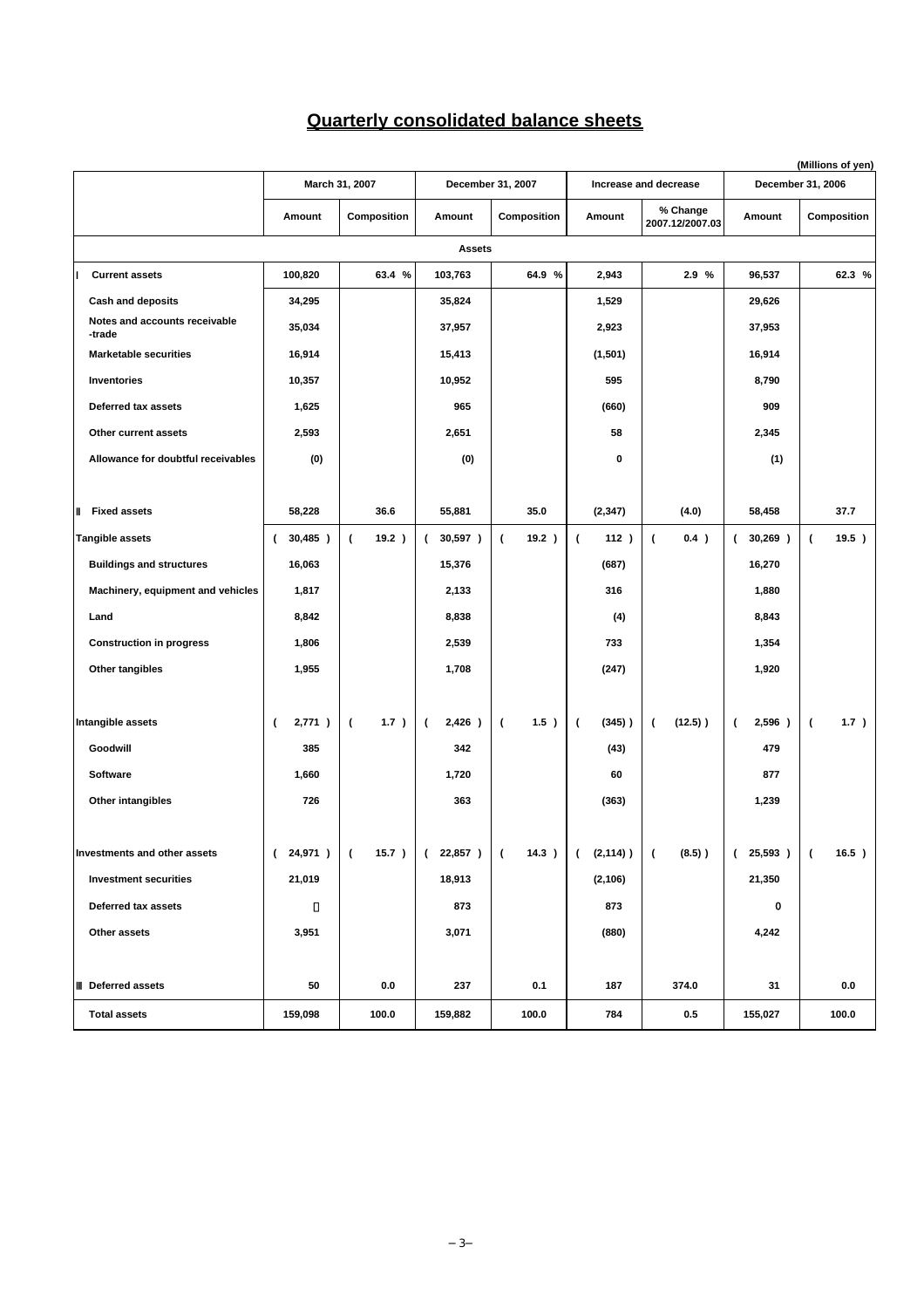|                                                                        |         |                |                   |                   |          |                             |         | (Millions of yen) |
|------------------------------------------------------------------------|---------|----------------|-------------------|-------------------|----------|-----------------------------|---------|-------------------|
|                                                                        |         | March 31, 2007 |                   | December 31, 2007 |          | Increase and decrease       |         | December 31, 2006 |
|                                                                        | Amount  | Composition    | Amount            | Composition       | Amount   | % Change<br>2007.12/2007.03 | Amount  | Composition       |
|                                                                        |         |                | Liabilities       |                   |          |                             |         |                   |
| <b>Current liabilities</b>                                             | 22,369  | 14.0 %         | 25,397            | 15.9 %            | 3,028    | 13.5 %                      | 19,036  | 12.3 %            |
| Notes and accounts payable -trade                                      | 6,089   |                | 6,142             |                   | 53       |                             | 5,481   |                   |
| Current portion of long-term debt                                      | 168     |                | 5,168             |                   | 5,000    |                             | 168     |                   |
| Other payables                                                         | 8,572   |                | 8,720             |                   | 148      |                             | 8,118   |                   |
| Income taxes payable                                                   | 3,917   |                | 2,228             |                   | (1,689)  |                             | 2,216   |                   |
| <b>Reserve for bonuses</b>                                             | 2,477   |                | 1,453             |                   | (1,024)  |                             | 1,328   |                   |
| Other reserves                                                         | 67      |                | 79                |                   | 12       |                             | 74      |                   |
| Other current liabilities                                              | 1,077   |                | 1,605             |                   | 528      |                             | 1,648   |                   |
|                                                                        |         |                |                   |                   |          |                             |         |                   |
| <b>Noncurrent liabilities</b>                                          | 8,084   | 5.1            | 2,877             | 1.8               | (5,207)  | (64.4)                      | 8,521   | 5.5               |
| Long-term debt                                                         | 5,278   |                | 152               |                   | (5, 126) |                             | 5,320   |                   |
| <b>Deferred tax liabilities</b>                                        | 426     |                | 18                |                   | (408)    |                             | 816     |                   |
| <b>Retirement and severance benefits</b><br>for employee               | 1,405   |                | 1,666             |                   | 261      |                             | 1,388   |                   |
| <b>Retirement and severance benefits</b><br>for directors and auditors | 513     |                | 482               |                   | (31)     |                             | 509     |                   |
| <b>Other liabilities</b>                                               | 460     |                | 558               |                   | 98       |                             | 487     |                   |
|                                                                        |         |                |                   |                   |          |                             |         |                   |
| <b>Total liabilities</b>                                               | 30,453  | 19.1           | 28,275            | 17.7              | (2, 178) | (7.2)                       | 27,558  | 17.8              |
|                                                                        |         |                | <b>Net assets</b> |                   |          |                             |         |                   |
| Shareholders' equity                                                   | 124,997 | 78.6           | 129.300           | 80.8              | 4,303    | 3.4                         | 123.674 | 79.8              |
| <b>Common stock</b>                                                    | 6,382   | 4.0            | 6,409             | 4.0               | 27       | 0.4                         | 6,352   | 4.1               |
| <b>Capital surplus</b>                                                 | 7,077   | 4.5            | 7,104             | 4.4               | 27       | 0.4                         | 7,047   | 4.6               |
| <b>Retained earnings</b>                                               | 111,645 | 70.2           | 115,905           | 72.5              | 4,260    | 3.8                         | 110,377 | 71.2              |
| Treasury stock at cost                                                 | (106)   | (0.1)          | (119)             | (0.1)             | (13)     | 12.3                        | (102)   | (0.1)             |
| Accumulated gains (losses) on<br>evaluation and translation            | 3,587   | 2.3            | 2,186             | 1.4               | (1,401)  | (39.1)                      | 3,734   | 2.4               |
| Unrealized gains on securities                                         | 5,202   | 3.3            | 3,521             | 2.2               | (1,681)  | (32.3)                      | 5,564   | 3.6               |
| Unrealized gains on hedging<br>derivatives                             | 3       | 0.0            | 0                 | 0.0               | (3)      | (100.0)                     | (1)     | (0.0)             |
| Foreign currency translation<br>adjustments                            | (1,618) | (1.0)          | (1, 334)          | (0.8)             | 284      | (17.6)                      | (1,828) | (1.2)             |
| <b>Stock subscription rights</b>                                       | 59      | $0.0\,$        | 119               | 0.1               | 60       | 101.7                       | 59      | 0.0               |
| <b>Total net assets</b>                                                | 128,645 | 80.9           | 131,606           | 82.3              | 2,961    | 2.3                         | 127,469 | 82.2              |
| Total liabilities and net assets                                       | 159,098 | 100.0          | 159,882           | 100.0             | 784      | 0.5                         | 155,027 | 100.0             |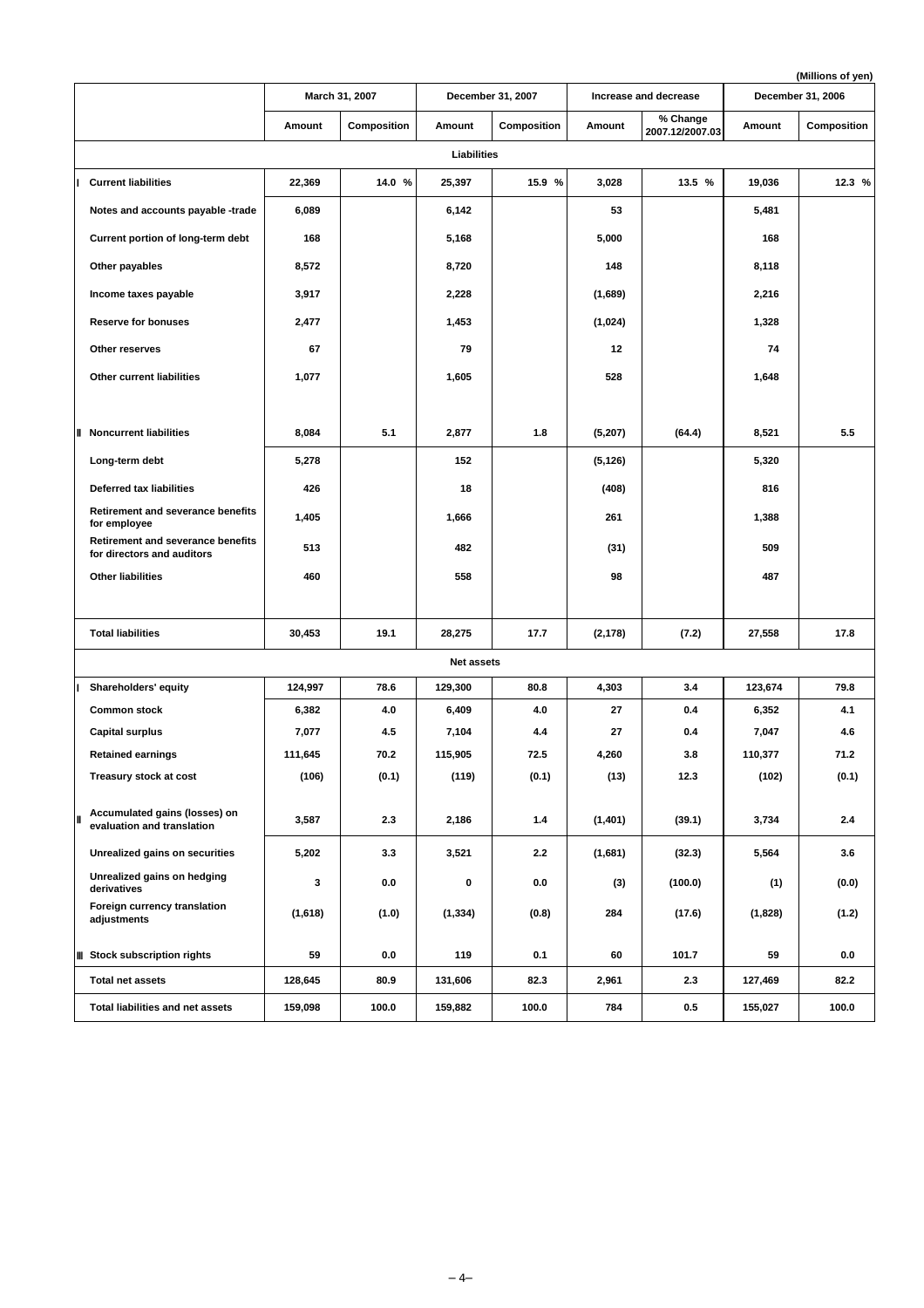### **Quarterly consolidated income statements**

|                                                         |                                  | Nine months ended<br>December 31, 2006 |                                  | Nine months ended<br>December 31, 2007 |                            | Increase and decrease       | Year ended<br>March 31, 2007 |                                  |  |
|---------------------------------------------------------|----------------------------------|----------------------------------------|----------------------------------|----------------------------------------|----------------------------|-----------------------------|------------------------------|----------------------------------|--|
|                                                         | Amount                           | Composition                            | Amount                           | Composition                            | Amount                     | % Change<br>2007.12/2006.12 | Amount                       | <b>Composition</b>               |  |
| <b>Net sales</b>                                        | 77,766                           | 100.0 %                                | 79,293                           | 100.0 %                                | 1,527                      | 2.0%                        | 100,485                      | 100.0 %                          |  |
| Cost of sales                                           | 27,287                           | 35.1                                   | 27,817                           | 35.1                                   | 530                        | 1.9                         | 35,483                       | 35.3                             |  |
| <b>Gross profit</b>                                     | 50,478                           | 64.9                                   | 51,476                           | 64.9                                   | 998                        | 2.0                         | 65,001                       | 64.7                             |  |
| Selling, general and administrative<br>expenses         | 32,008                           | 41.1                                   | 34,793                           | 43.9                                   | 2,785                      | 8.7                         | 44,589                       | 44.4                             |  |
| <b>Operating income</b>                                 | 18,470                           | 23.8                                   | 16,682                           | 21.0                                   | (1,788)                    | (9.7)                       | 20,412                       | 20.3                             |  |
| Non operating income                                    | 706)<br>(                        | 0.9)<br>$\overline{(}$                 | 978)<br>$\overline{ }$           | $\overline{ }$<br>1.3)                 | 272)<br>$\overline{ }$     | 38.5)<br>$\overline{ }$     | 1,138)<br>(                  | 1.1)<br>$\overline{ }$           |  |
| Interest income                                         | 93                               |                                        | 126                              |                                        | 33                         |                             | 175                          |                                  |  |
| Dividend income                                         | 259                              |                                        | 360                              |                                        | 101                        |                             | 284                          |                                  |  |
| <b>Others</b>                                           | 353                              |                                        | 491                              |                                        | 138                        |                             | 679                          |                                  |  |
| Non operating expenses                                  | 531)<br>(                        | 0.7)<br>$\overline{(}$                 | 561)<br>$\overline{\phantom{a}}$ | 0.7)<br>$\overline{ }$                 | $\overline{ }$<br>30)      | 5.6)<br>$\overline{ }$      | 707)<br>$\overline{ }$       | 0.7)<br>$\overline{ }$           |  |
| Interest expense                                        | 55                               |                                        | 68                               |                                        | 13                         |                             | 90                           |                                  |  |
| Amortization expenses of<br>goodwill                    | 263                              |                                        | 32                               |                                        | (231)                      |                             | 357                          |                                  |  |
| <b>Others</b>                                           | 212                              |                                        | 460                              |                                        | 248                        |                             | 260                          |                                  |  |
| <b>Ordinary income</b>                                  | 18,645                           | 24.0                                   | 17,099                           | 21.6                                   | (1, 546)                   | (8.3)                       | 20,843                       | 20.7                             |  |
| <b>Extraordinary gain</b>                               | 251)<br>$\overline{\phantom{a}}$ | $\overline{(}$<br>0.3)                 | 237)<br>$\overline{ }$           | $\overline{ }$<br>0.3)                 | $(14)$ )<br>$\overline{ }$ | $(5.6)$ )<br>$\overline{ }$ | 250)<br>$\overline{ }$       | 0.3)<br>$\overline{ }$           |  |
| Gains on sale of fixed assets,<br>net of taxes          | 250                              |                                        | О                                |                                        | (250)                      |                             | 250                          |                                  |  |
| Gains on sale of investment<br>securities, net of taxes |                                  |                                        | 237                              |                                        | 237                        |                             |                              |                                  |  |
| <b>Others</b>                                           | 0                                |                                        |                                  |                                        | (0)                        |                             | 0                            |                                  |  |
| <b>Extraordinary loss</b>                               | 33)<br>(                         | 0.0)<br>(                              | 60)<br>- (                       | 0.1)<br>$\overline{\phantom{a}}$       | 27)<br>$\overline{ }$      | 81.8)<br>- (                | 55 )<br>(                    | 0.1)<br>$\overline{\phantom{a}}$ |  |
| Loss on disposal of fixed<br>assets                     | 15                               |                                        | 60                               |                                        | 45                         |                             | 36                           |                                  |  |
| Others                                                  | 18                               |                                        |                                  |                                        | (18)                       |                             | 18                           |                                  |  |
| Income before income taxes                              | 18,863                           | 24.3                                   | 17,276                           | 21.8                                   | (1, 587)                   | (8.4)                       | 21,039                       | 20.9                             |  |
| Income taxes - current                                  | 6,129                            | 7.9                                    | 5,983                            | 7.5                                    | (146)                      | (2.4)                       | 7,902                        | 7.9                              |  |
| Income taxes - deferred                                 | 853                              | 1.1                                    | 523                              | 0.7                                    | (330)                      | (38.7)                      | (10)                         | (0.1)                            |  |
| Net income                                              | 11,880                           | 15.3                                   | 10,769                           | 13.6                                   | (1, 111)                   | (9.3)                       | 13,147                       | 13.1                             |  |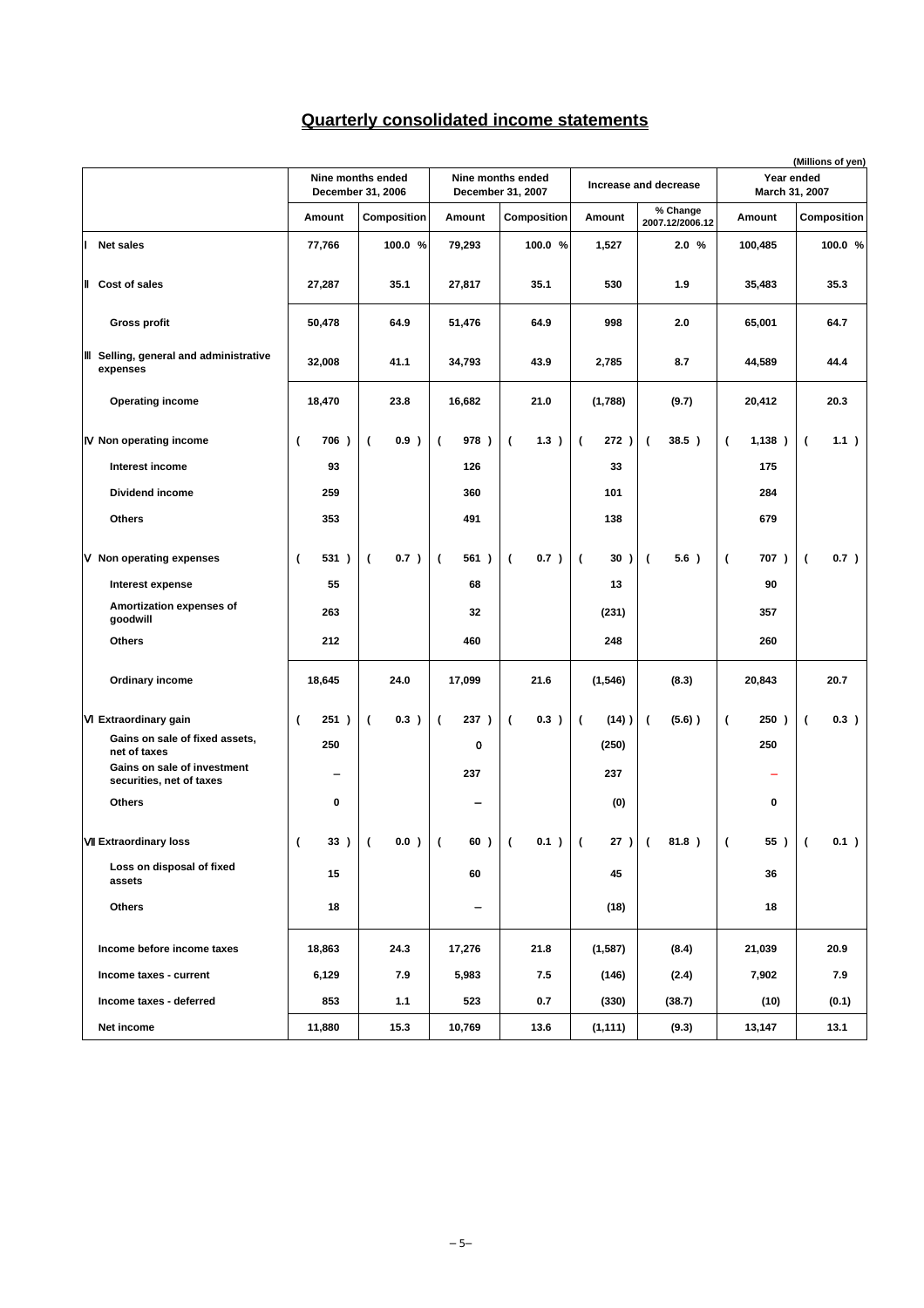# **Quarterly consolidated statements of cash flows**

|                                                                 |                                        |                                        | (Millions of yen)            |
|-----------------------------------------------------------------|----------------------------------------|----------------------------------------|------------------------------|
|                                                                 | Nine months ended<br>December 31, 2006 | Nine months ended<br>December 31, 2007 | Year ended<br>March 31, 2007 |
| I Cash flows from operating activities:                         |                                        |                                        |                              |
| Income before income taxes                                      | 18,863                                 | 17,276                                 | 21,039                       |
| <b>Depreciation and amortization</b>                            | 3,515                                  | 3,424                                  | 4,761                        |
| Increase in retirement and severance benefits                   | 144                                    | 261                                    | 160                          |
| Interest and dividend income                                    | (352)                                  | (486)                                  | (459)                        |
| <b>Interest expense</b>                                         | 55                                     | 68                                     | 90                           |
| Increase in trade receivables                                   | (3, 286)                               | (2,849)                                | (414)                        |
| Increase/decrease in inventories                                | 1,184                                  | (553)                                  | (356)                        |
| Increase/decrease in trade accounts payable                     | (207)                                  | 45                                     | 400                          |
| Other, net                                                      | (2, 436)                               | (766)                                  | (1,717)                      |
| <b>Subtotal</b>                                                 | 17,481                                 | 16,420                                 | 23,504                       |
| Interest and dividend income received                           | 355                                    | 486                                    | 460                          |
| Interest expense paid                                           | (45)                                   | (53)                                   | (91)                         |
| Income taxes paid                                               | (8,806)                                | (7,654)                                | (8,914)                      |
| Net cash provided by operating activities                       | 8,984                                  | 9,199                                  | 14,959                       |
|                                                                 |                                        |                                        |                              |
| II Cash flows from investing activities:                        |                                        |                                        |                              |
| Increase in fixed deposits                                      | (265)                                  | (1,097)                                | (1,223)                      |
| Decrease in fixed deposits                                      | 257                                    | 1,159                                  | 553                          |
| Proceeds from sale of marketable securities                     |                                        | 1,000                                  |                              |
| Payments for acquisition of fixed assets                        | (2,519)                                | (2, 408)                               | (3, 555)                     |
| Proceeds from sale of fixed assets                              | 601                                    | 4                                      | 600                          |
| <b>Purchase of investment securities</b>                        | (2,005)                                | (1, 564)                               | (2, 208)                     |
| Proceeds from sale of investment securities                     |                                        | 1,098                                  |                              |
| Other, net                                                      | (13)                                   | 21                                     | (13)                         |
| Net cash used in investing activities                           | (3,944)                                | (1,788)                                | (5, 845)                     |
| III Cash flows from financing activities:                       |                                        |                                        |                              |
| Repayment of long-term debt                                     | (126)                                  | (126)                                  | (168)                        |
| Dividends paid                                                  | (5,504)                                | (6,311)                                | (5,632)                      |
| Other, net                                                      | 54                                     | 41                                     | 109                          |
| Net cash used in financing activities                           | (5, 576)                               | (6, 395)                               | (5,691)                      |
| Effect of exchange rate changes on cash and<br>cash equivalents | 276                                    | 116                                    | 313                          |
| Net increase/decrease in cash and cash<br>equivalents           | (259)                                  | 1,132                                  | 3,736                        |
| Cash and cash equivalents at beginning of year                  | 46,104                                 | 49,841                                 | 46,104                       |
| Cash and cash equivalents at end of year                        | 45,844                                 | 50,973                                 | 49,841                       |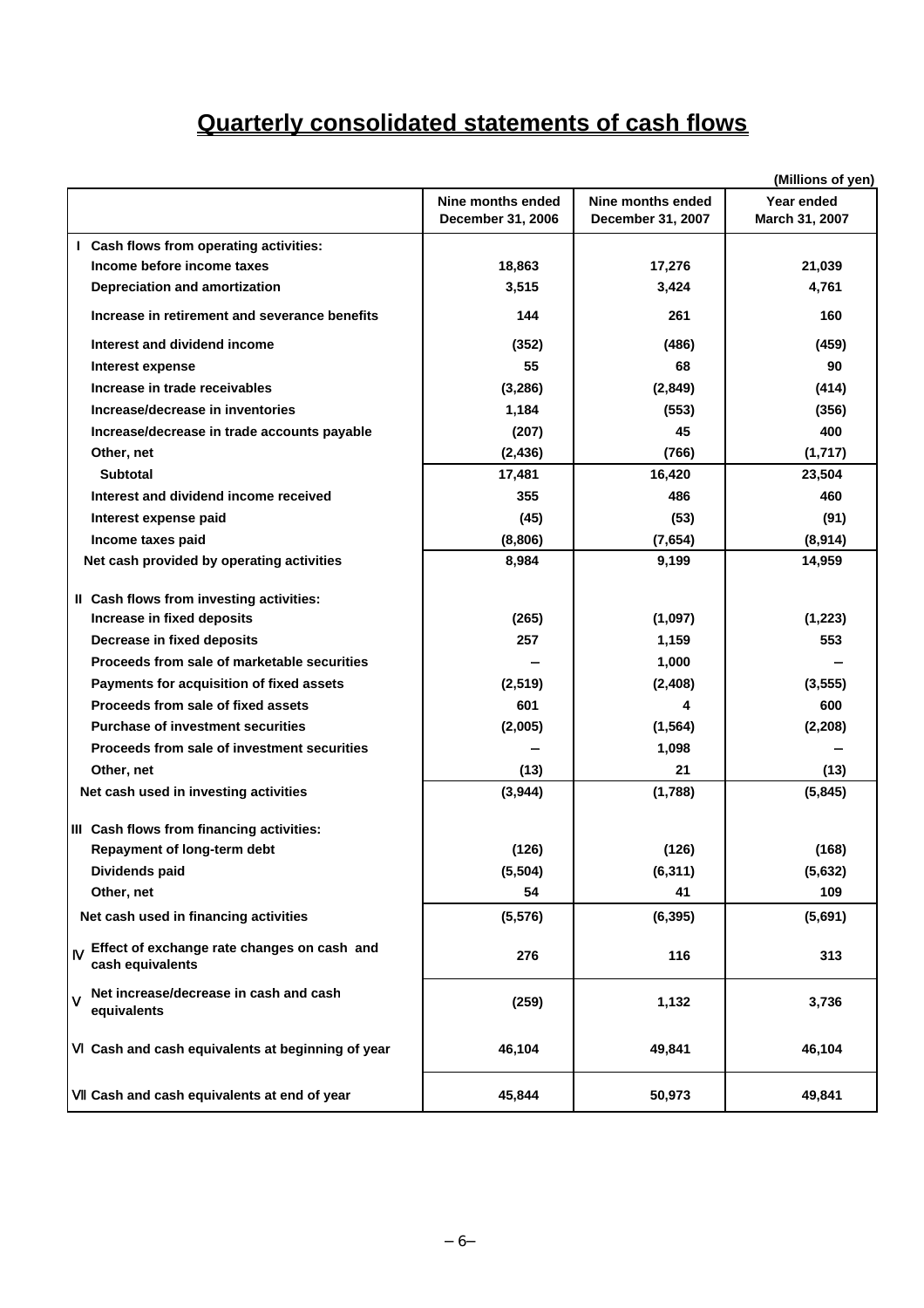## **Segment information**

### **Geographic segments**

**Nine months ended December 31, 2006 (Millions of yen)**

| <u>INIIG IIIUIINIS GIIUGU DECEIIIDEI JT. ZUUU</u><br>וויסן וט פווטווווויון |               |                |               |                 |                               |                              |
|----------------------------------------------------------------------------|---------------|----------------|---------------|-----------------|-------------------------------|------------------------------|
|                                                                            | Japan         | <b>Europe</b>  | <b>Others</b> | <b>Total</b>    | Corporate and<br>eliminations | <b>Consolidated</b><br>total |
| Net sales:<br><b>External costumers</b><br>Intersegment                    | 70,594<br>878 | 6,660<br>1,375 | 511<br>1,912  | 77,766<br>4,166 | (4, 166)                      | 77,766                       |
| Total                                                                      | 71,473        | 8,035          | 2,423         | 81,932          | (4, 166)                      | 77,766                       |
| <b>Operating expenses</b>                                                  | 52,222        | 7,277          | 2,858         | 62,358          | (3,062)                       | 59,295                       |
| <b>Operating income (loss)</b>                                             | 19,250        | 758            | (434)         | 19,573          | (1, 103)                      | 18,470                       |

**Nine months ended December 31, 2007 (Millions of yen)**

|                                                         | Japan           | <b>Europe</b>  | <b>Others</b> | <b>Total</b>    | <b>Corporate and Consolidated</b><br>eliminations | total  |
|---------------------------------------------------------|-----------------|----------------|---------------|-----------------|---------------------------------------------------|--------|
| Net sales:<br><b>External costumers</b><br>Intersegment | 71,192<br>1,129 | 7,597<br>1,467 | 502<br>2,151  | 79,923<br>4,747 | (4,747)                                           | 79,293 |
| Total                                                   | 72,322          | 9,064          | 2,654         | 84,041          | (4,747)                                           | 79,293 |
| <b>Operating expenses</b>                               | 54,021          | 8,618          | 3,228         | 65,868          | (3,257)                                           | 62,610 |
| <b>Operating income (loss)</b>                          | 18,300          | 446            | (573)         | 18,172          | (1, 490)                                          | 16,682 |

### **Year ended March 31, 2007 (Millions of yen)**

|                                                         | Japan           | <b>Europe</b>  | <b>Others</b> | Total            | Corporate and<br>eliminations | <b>Consolidated</b><br>total |
|---------------------------------------------------------|-----------------|----------------|---------------|------------------|-------------------------------|------------------------------|
| Net sales:<br><b>External costumers</b><br>Intersegment | 90,695<br>1,167 | 9,186<br>2,028 | 604<br>2,610  | 100,485<br>5,806 | (5,806)                       | 100,485                      |
| Total                                                   | 91,862          | 11,214         | 3,215         | 106,291          | (5,806)                       | 100,485                      |
| <b>Operating expenses</b>                               | 70,093          | 10,234         | 3,970         | 84,298           | (4, 225)                      | 80,073                       |
| <b>Operating income (loss)</b>                          | 21,768          | 979            | (754)         | 21,993           | (1,580)                       | 20,412                       |

**Europe…Finland, Germany and Sweden Others…U.S.A., China, Korea and Taiwan**